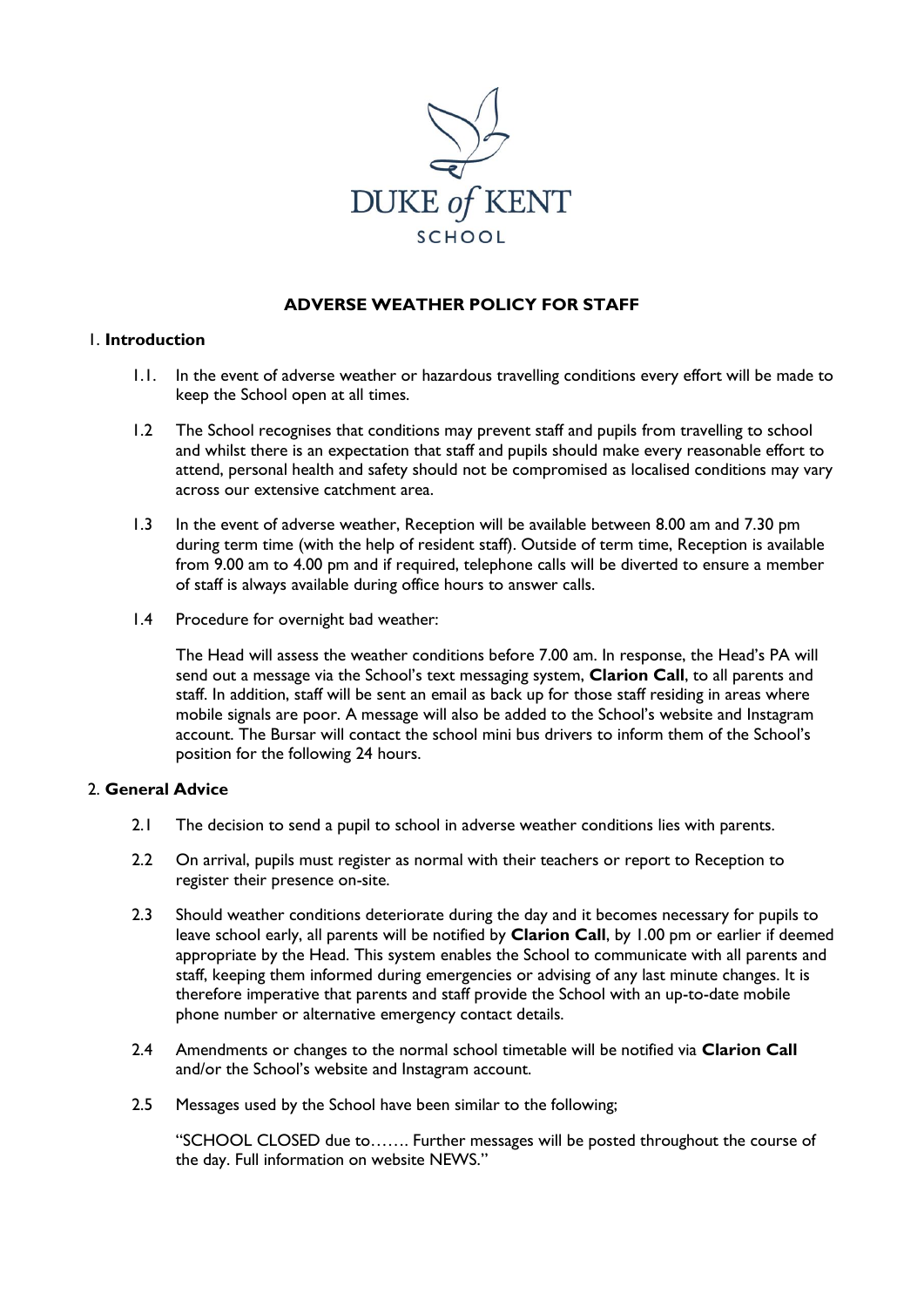"SCHOOL OPEN. The decision to travel, or not, must be made by you, dependent upon your local weather and road conditions. Full information on website NEWS."

## 3. **Policy for Staff**

- 3.1 The School recognises that adverse weather conditions can prevent employees from reaching their normal place of employment. All employees are expected to make every reasonable effort to attend for work, but without taking undue risks and compromising their health and safety.
- 3.2 If appropriate, a **Clarion** message and/or email will be sent to staff to arrange a meeting for all staff and support staff representatives at 8.00 am in the Staff Room. At this meeting, the Head, Deputy Head or a member of the SLT, will outline the situation and the plan of action. Further meetings will be arranged as necessary.
- 3.3 **Academic Staff** who are unable to travel into School must inform the Head or Deputy Head by 7.45 am or as soon as reasonably possible upon review of local weather conditions.
- 3.4 **Academic work for pupils**: In the event of bad weather, staff must ensure that work is available for pupils on Google Classroom or email for Pre-prep pupils. Staff are expected to ensure that pupils have access to work. This should be done by 8.50 am each day. The Head will inform all academic staff when bad weather is expected and that this action needs to take place.
- 3.5 **Support Staff** must report to their Line Manager by 8.30 am with an update of their situation. Those staff members unable to contact their Line Manager must contact the School's Reception. This procedure must be followed for each day of absence to ensure that the Bursar is aware of staff availability throughout the period of bad weather.

The Bursar will liaise with the Catering Manager, Facilities Manager, Head of Grounds and Network Manager on a daily basis.

- 3.6 **School Transport**: The Operations Bursar will contact the school's mini bus drivers by 7.00 am to discuss driving conditions and potential risks. If deemed hazardous, the School buses will be cancelled and parents informed by **Clarion Call**.
- 3.7 **Catering:** The Bursar, having consulted across the School, will advise the Catering Manager no later than 9.45 am of the numbers expected for lunch on the day. Depending upon the duration of bad weather, catering deliveries may be affected and therefore given this and the limited food storage available the ability to provide meals may be restricted and parents and staff will be kept advised in this respect.
- 3.8 **Grounds Team**: The priority will be to clear snow and ice as quickly as possible and to make walkways safe. In order to achieve this, the Bursar will assume the role of making the School safe, with the help of the Facilities Manager as required. Resident staff will help wherever possible.

At the beginning of the autumn term, the Head of Grounds will ensure that sufficient salt and grit are in stock and snow shovels are available, if needed. The Head of Grounds will assess the condition of the grass areas and the All-Weather pitch and make every effort to get these usable as quickly as possible and liaise with the Director of Sport as necessary.

3.9 **First Aid**: The School Medical Room will be staffed provided Medical Staff are able to travel into School. If Medical Staff are not in school, a **Clarion** message will be sent out to advise parents and First Aiders will be assigned to support the School's medical needs.